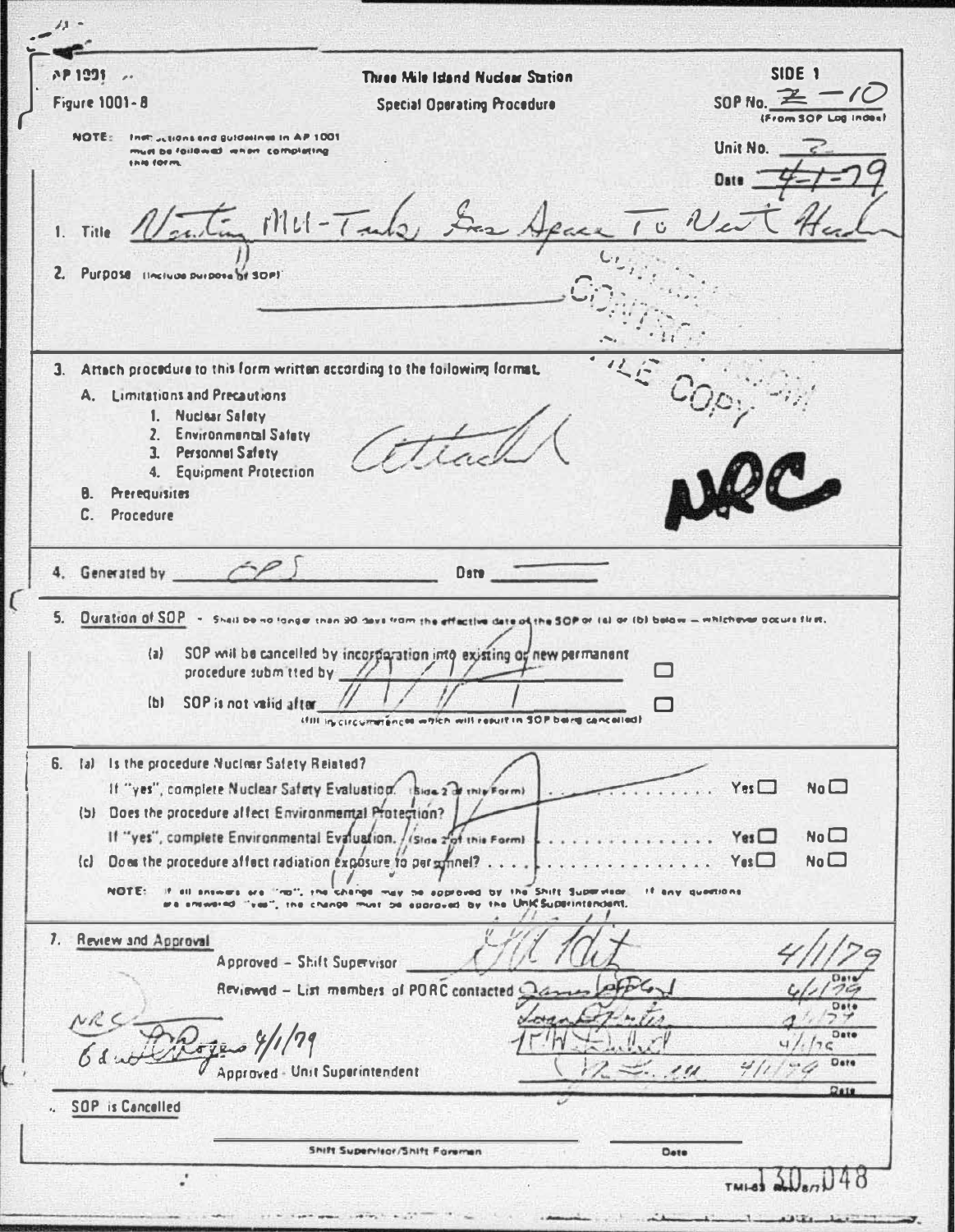VENTING MU TANK GAS SPACE TO VENT HEADER

 $2 - 10$  $BQU.0$ 

- LIMITS AND PRECAUTIONS Α.
	- Beef 1. Carefully monitor radiation exposure to ensure finits we not exceeded.
	- Insure vent header pressure as read on Rad waste gas panel does not exceed  $15$  psig
- $u_{\rm B}$  $\mathbf{1}$ . Use WDG-P-1B only in an emergency. Run WDG-P-1A as normal compressor.
	- 4. Establish WDG-P-1A in auto lo operation. WDG-P-1B control switch in "off"
	- PROCEDURE  $B<sub>1</sub>$ 
		- At the was momel establish WDG-P-1A in auto lo operation.  $1.$
		- Open makeup tank vent valve XX-V13 and leave open continuously as long  $2.$ as makeup tank pressure is  $(70)$ , as monitored in CR on panel 4.
		- 3. If makeup tank pressure drops to zero (0) shut MU-V13 until pressure is indicated then reopen MU-713.

Critecia for what radiation built are<br>comptable for ventury to be I exacte benefero developmentarbar tadu What cloud rin mont our length in the fight. through headers hay compressions

130 049

 $Q$